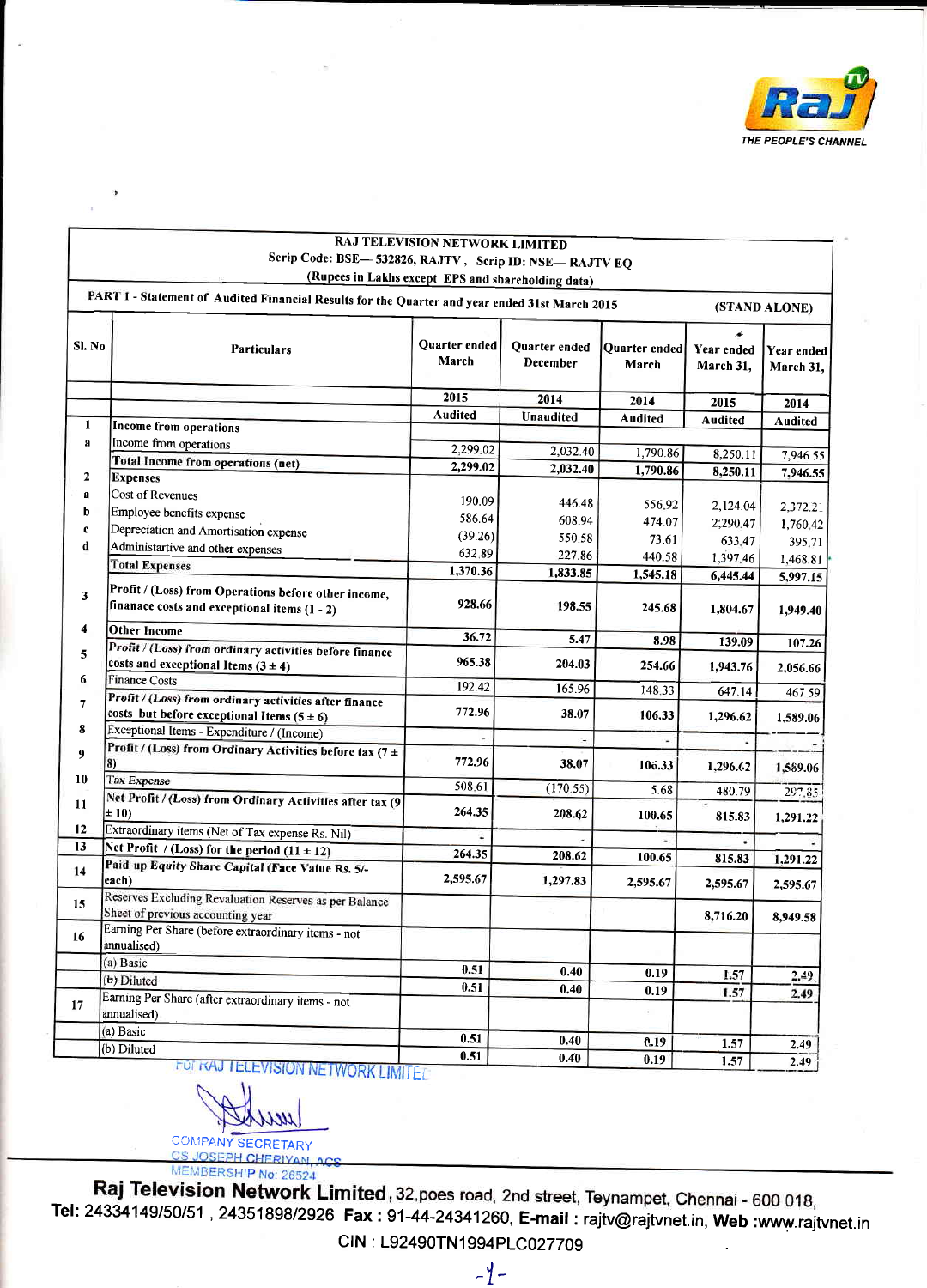

| <b>PART II</b> |                                                                                        |                                  |                                     |                           |                         |                         |
|----------------|----------------------------------------------------------------------------------------|----------------------------------|-------------------------------------|---------------------------|-------------------------|-------------------------|
| Sl. No         | <b>Particulars</b>                                                                     | <b>Quarter</b><br>ended<br>March | <b>Quarter</b><br>ended<br>December | Quarter<br>ended<br>March | Year ended<br>March 31, | Year ended<br>March 31, |
| A              | PARTICULARS OF SHAREHOLDING                                                            | 2015                             | 2014                                | 2014                      | 2015                    | 2014                    |
| 1              | <b>Public Share Holding</b>                                                            |                                  |                                     |                           |                         |                         |
|                | - Number of Shares                                                                     | 16122857                         | 16293565                            | 17045024                  | 16122857                | 17045024                |
|                | - Percentage of Shareholding                                                           | 31.06                            | 31.39                               | 32.83                     | 31.06                   | 32.83                   |
| $\mathbf{2}$   | Promoter and Promoter Group Shareholding                                               |                                  |                                     |                           |                         |                         |
|                | a) Pledged / Encumbered                                                                |                                  |                                     |                           |                         |                         |
|                | Number of Shares                                                                       | 2500000                          | 2500000                             | 500000                    | 2500000                 | 500000                  |
|                | Percenatge of Shares (as a % of total share holding of<br>promoter and promoter group) | 6.99                             | 7.02                                | 1.43                      | 6.99                    | 1.43                    |
|                | Percenatge of Shares (as a % of total share capital of the<br>Company)                 | 4.82                             | 4.82                                | 0.96                      | 4.82                    | 0.96                    |
|                | b) Non - Pledged / Non - Encumbered                                                    |                                  |                                     |                           |                         |                         |
|                | - Number of Shares                                                                     | 33290487                         | 33119779                            | 34368320                  | 33290487                | 34368320                |
|                | Percentage of Shares (as a % of total shareholding of<br>promoter and promoters group) | 93.01                            | 92.98                               | 98.57                     | 93.01                   | 98.57                   |
|                | - Percentage of Shares (as a % of total share capital of the<br>Company)               | 64.13                            | 63.80                               | 66.20                     | 64.13                   | 66.20                   |
| n              | <b>D.A. DOMESTIC:</b>                                                                  |                                  | Quarter ended                       |                           |                         |                         |

| в | <b>PARTICULARS</b>                             | Quarter ended |
|---|------------------------------------------------|---------------|
|   |                                                | 31.03.2015    |
|   | Pending at the Beginning of the Quarter        | Nil           |
|   | Received during the quarter                    | Nil           |
|   | Disposed of During the quarter                 | Nil           |
|   | Remaining unresolved at the end of the quarter | Nil           |

For RAJ TELEVISION NETWORK LIMITED

COMPANY SECRETARY CS JOSEPH CHERIYAN, ACS MEMBERSHIP No: 26524



Raj Television Network Limited, 32, poes road, 2nd street, Teynampet, Chennai - 600 018, Tel: 24334149/50/51, 24351898/2926 Fax: 91-44-24341260, E-mail: rajtv@rajtvnet.in, Web :www.rajtvnet.in CIN : L92490TN1994PLC027709

 $-2 -$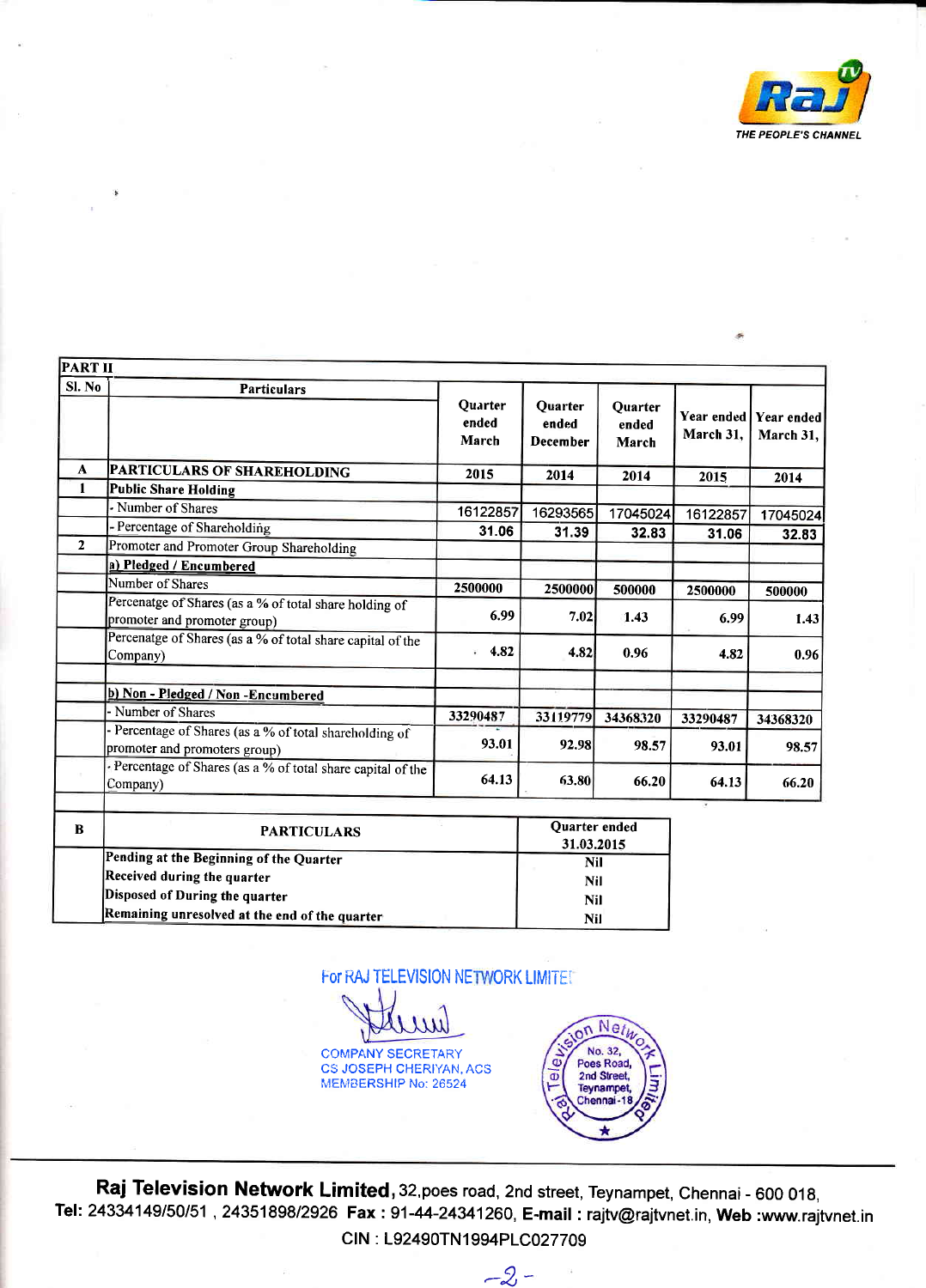

|                              | RAJ TELEVISION NETWORK LIMITED<br>No. 32, Poes Road, II Street, Teynampet, Chennai - 600 018                                                                                         |                                                       |                                         |  |
|------------------------------|--------------------------------------------------------------------------------------------------------------------------------------------------------------------------------------|-------------------------------------------------------|-----------------------------------------|--|
| ۰<br>A                       | BALANCE SHEET AS at 31st March 2015<br><b>EQUITY AND LIABILITIES</b>                                                                                                                 | (Rs. in Lakhs)<br>As at Period<br>ended<br>31.03.2014 | As at year<br>ended<br>31.03.2015       |  |
| 1                            | Shareholder' Funds                                                                                                                                                                   | <b>AUDITED</b>                                        |                                         |  |
|                              | (a) Share Capital<br>(b) Reserve and surplus                                                                                                                                         | 2,595.67<br>13,136.55                                 | 2,595.67<br>12,933.81                   |  |
|                              | (b) Money Received against Share Warrants                                                                                                                                            | 15,732.22                                             | 15,529.48                               |  |
| $\overline{\mathbf{2}}$<br>3 | Share Application money pending allotment<br>Non Current Liabilities<br>(a) Long Term Borrowings<br>(b) Defferred tax Liabilities (Net)<br>(c) Other Long Term liabilities           | 1,914.56<br>693.36<br>237.94                          | 519.79<br>661.66<br>248.53              |  |
| $\overline{\mathbf{4}}$      | <b>Current Liabilities</b>                                                                                                                                                           | 2,845.86                                              | 1,429.99                                |  |
|                              | (a) Short Term Borrowings<br>(b) Trade Payables<br>(d) Short Term Provisions                                                                                                         | 2,497.42<br>262.84<br>313.61<br>3,073.87              | 2,440.35<br>42.92<br>577.14<br>3,060.41 |  |
|                              | TOTAL - EQUITY AND LAIBILITIES                                                                                                                                                       | 21,651.96                                             | 20,019.88                               |  |
| B                            | <b>ASSETS</b>                                                                                                                                                                        |                                                       |                                         |  |
|                              |                                                                                                                                                                                      |                                                       |                                         |  |
| 1                            | <b>Non - Current Assets</b><br>(a) Fixed Assets<br>(b) Non Current Investments<br>(c) Defferred Tax assets (Net)<br>(d) Long term Loans and Advances<br>(e) Other Non-Current Assets | 11,398.54<br>111.68<br>2,077.86                       | 10,272.20<br>1,745.09                   |  |
|                              |                                                                                                                                                                                      | 13,588.08                                             | 12,017.29                               |  |
| $\overline{\mathbf{2}}$      | <b>Current Assets</b><br>(a) Current Investments<br>(b) Inventories<br>(c) Trade Receivables<br>(d) Cash and Cash Equivalents<br>(e) Short term Loans and advances                   | 1,165.21<br>5,827.04<br>772.23                        | 1,117.46<br>6,206.00<br>286.59          |  |
|                              |                                                                                                                                                                                      | 299.40                                                | 392.54                                  |  |
|                              | (f) Other Current Assets                                                                                                                                                             |                                                       |                                         |  |
| Netwo <sub>ck</sub>          | <b>Total</b><br>FOR RAJ TELEVISION NETWORK LIMITER                                                                                                                                   | 8,063.88                                              | 8,002.59                                |  |

**EMBERSHIP No: 26524**<br>**Raj Television Network Limited**, 32, poes road, 2nd street, Teynampet, Chennai - 600 018, Tel: 24334149/50/51, 24351898/2926 Fax: 91-44-24341260, E-mail: rajtv@rajtvnet.in, Web :www.rajtvnet.in CIN : L92490TN1994PLC027709

 $\prec$